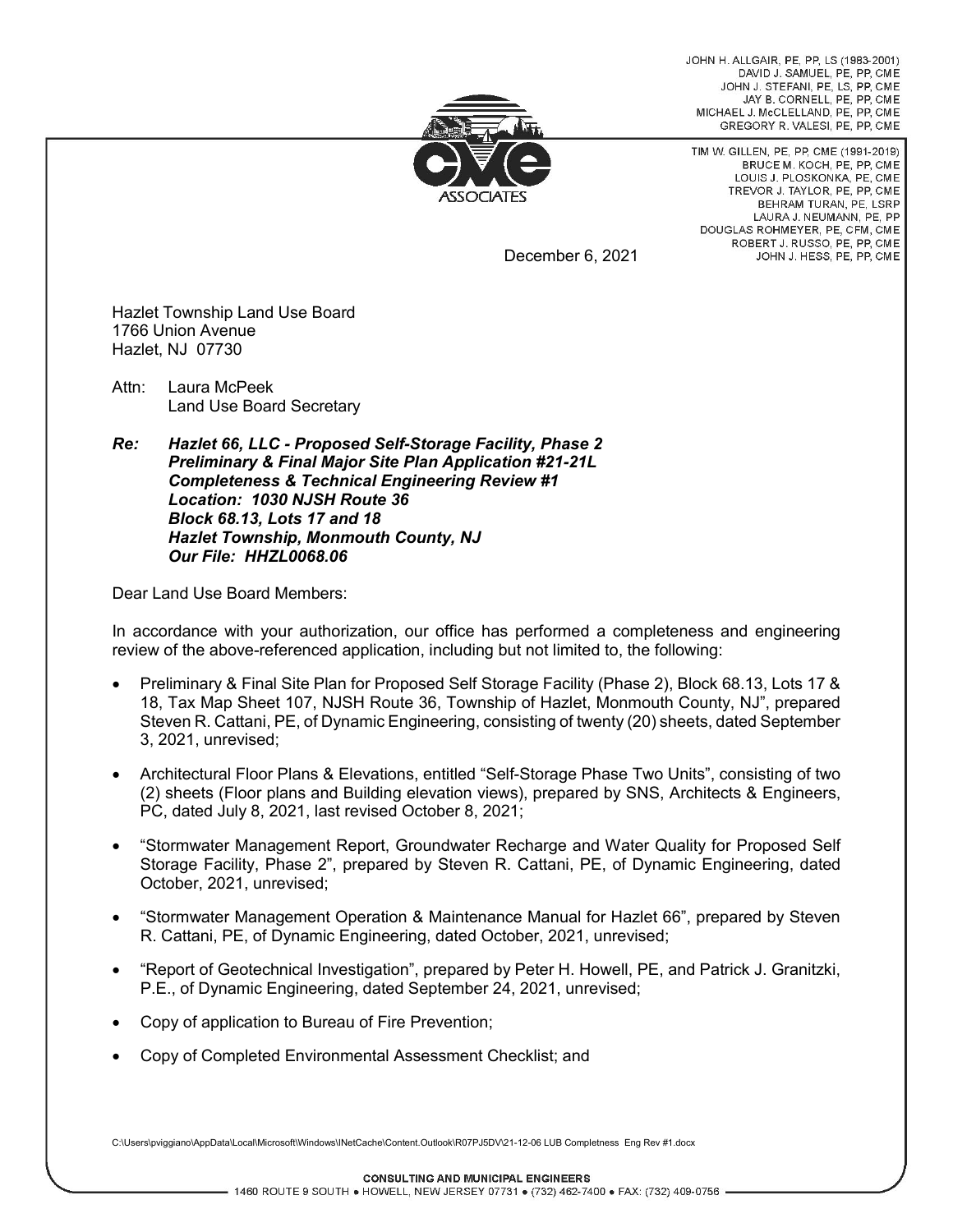

• Completed Application Forms, including Land Use Board Application, Development Application & Development Plan Checklist, Proof of Service, Disclosure of Ownership, W-9 Request for Taxpayer Certification and Proof of Taxes paid through October 31, 2021.

Based on our review, we offer the following:

- 1) The Applicant, Hazlet 66, LLC, is seeking Preliminary & Major Final Site Plan approval to construct five (5) self-storage buildings within the existing parking area in the front yard of the property. Four of the buildings have a footprint area of 8,550 square feet and are similar in shape, while the fifth building has an L-shape with a footprint area of 10,400 square foot. Access to each building is provided via internal drive aisles with exterior access to each storage units. In addition, the existing northerly drive aisle will be reconstructed and shifted north onto Lot 18 to provide access to the existing rear parking area of the property. This work includes the proposed filling of wetlands along Lot 18, which will require applicable NJDEP permits. Nine (9) parking spaces along the south side of the drive aisle will also be provided. The project will further include associated improvements such as utilities, lighting and pavement striping.
- 2) The subject 9.35-acre property is situated on the easterly side of NJSH Route 36 within the BH (Business Highway) Zoning District. The parcel provides approximately 525 feet of road frontage along Route 36. The properties to the east of the subject property are similar business highway type uses also within the BH Zoning District, while properties across Route 36 to the northwest are within the PAC (Planned Adult Community) Zoning District and to the southeast and west are residential properties within the R-70 and R-100 Zoning District. Presently, the site contains an existing vacant building with a large front parking area, which appears to have contained a grocery store/shopping center. The rear of the site is wooded and encumbered by freshwater wetlands associated with Flat Creek and the property is located in the CAFRA Zone. It should be noted that the Applicant has previously been granted approval for phase 1 of this project which consisted of the conversion of the existing building to a self-storage facility with associated site improvements and the parking lot in the front of the building to later be developed under phase 2 of the project.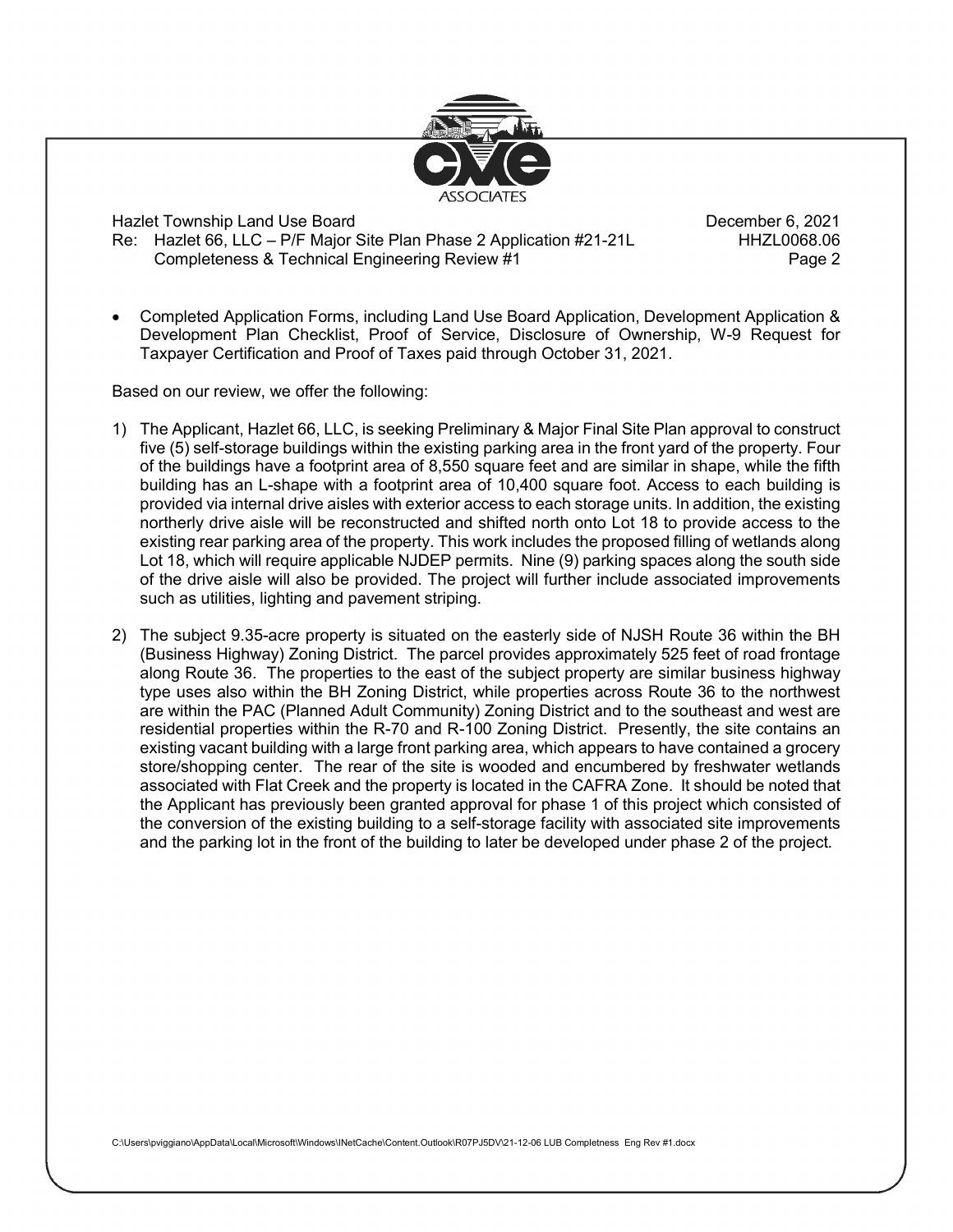



- 3) The Applicant has requested the following variances:
	- a) **Section 181-408.14D:** Number of Parking Spaces. A total of 93 spaces are required; whereas, 58 spaces are proposed.
	- b) **Section 181-409.08F:** Self Storage Facility Building to Building Separation. 35 feet building to building separation is required; whereas, 25 feet is proposed.
	- c) **Section 181-410E.1.a:** Sign in Nonresidential Zone. One (1) façade sign is permitted; whereas, two (2) façade signs are proposed.
	- d) **Section 181-408.11A:** In all zone districts in connection with every commercial, institutional and industrial use, there shall be provided, at the time that any building or structure is erected, enlarged, increased in capacity or has a change of use, loading spaces; whereas, no loading spaces are proposed. Based on the floor area proposed by the Applicant, two (2) loading spaces are required.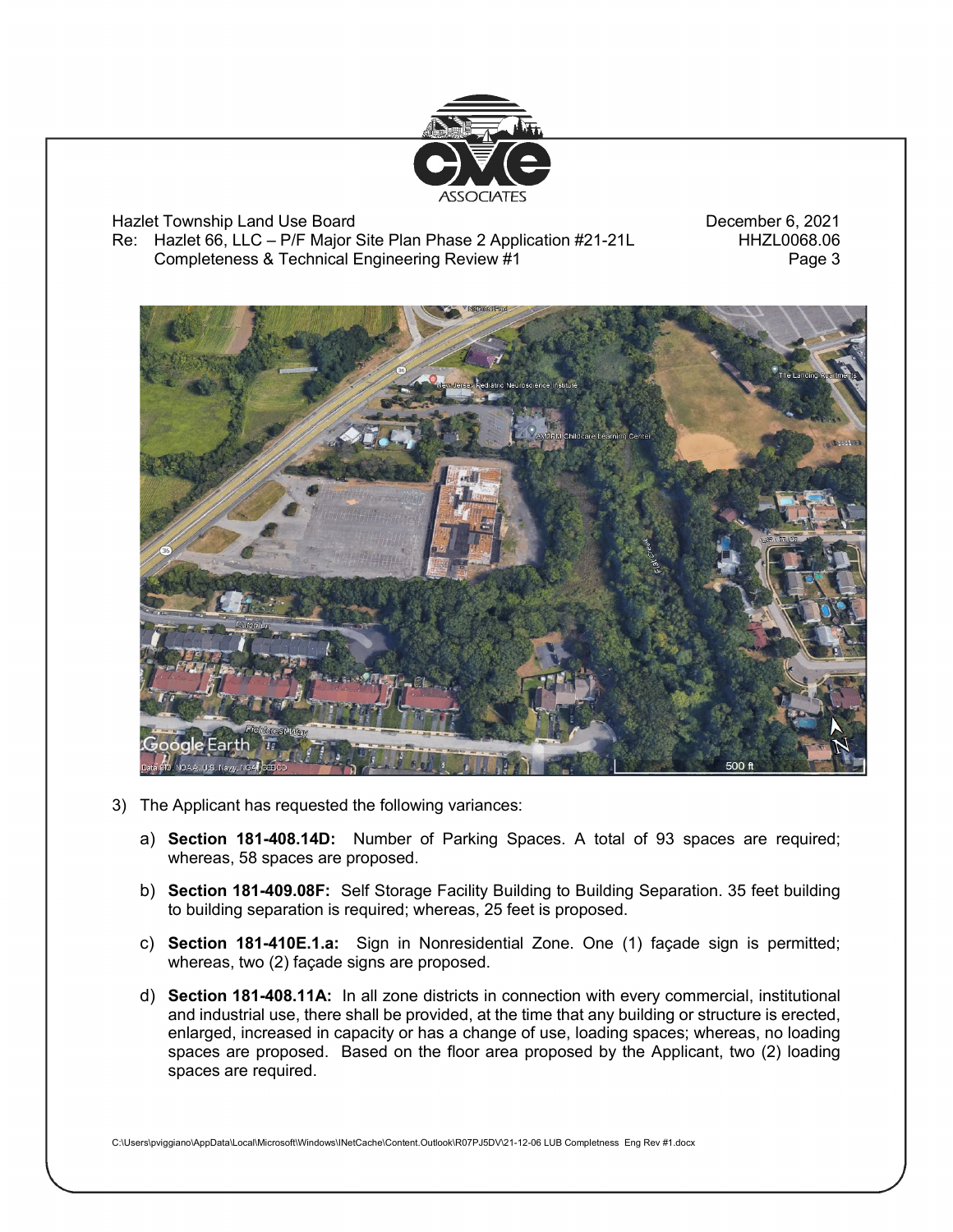

- e) **Section 181-408.14B:** Handicapped parking spaces shall measure 12 feet wide by 18 feet long; whereas, ADA stalls in the front parking lot measure 8 feet wide by 18 feet long.
- f) **Section 181-408.11B:** Standard institutional and light industrial/warehouse loading spaces shall measure at least 15 feet wide by 60 feet long, with a height clearance of not less than 20 feet. All other loading spaces shall measure at least 15 feet wide by 45 feet long, with a height clearance of not less than 15 feet; whereas, no loading spaces are proposed, but loading zone striping is shown along front of building.
- 4) Although not requested by the Applicant, it appears the following variances may be necessary:
	- a) **Section 181-408.11D** No loading area shall be located in a front yard; whereas, a loading zone is indicated along the front perimeter of the building. We note this variance was previously granted under phase 1.
- 5) The Applicant has requested the following design waivers:
	- a) **Section 181-512B.3:** Building Setbacks. The minimum setbacks for buildings from driveways, parking spaces and private streets within the site shall be 10 feet for nonresidential developments; whereas, 0 feet is proposed.
	- b) **Section 181-507I.1:** The perimeter of all parking lots shall be set back from all rear and side lot lines by a minimum of 10 feet; whereas, 5.1 feet is proposed. We note this is an existing non-conformity and was previously granted under phase 1.
- 6) The Applicant has requested the following submission waivers:
	- a) **Preliminary Site Plan Checklist Item H:** An extension of off-tract improvements necessitated by the proposed development.

*Our office has no objection to this waiver for the purpose of deeming the application complete.*

b) **Preliminary Site Plan Checklist Item M.5:** Submission of Environmental Impact Statement.

*Freshwater wetlands will be filled as part of this project. Considering the environmentally sensitive elements throughout the site, including freshwater wetland areas and buffers, an environmental impact statement may be warranted.* 

c) **Preliminary Site Plan Checklist Item M.12:** If applicable, application for State ingress and egress approval.

*The site is accessed via NJSH Route 35 under the jurisdiction of NJDOT. At a minimum, the Applicant must obtain a letter of no interest from NJDOT as a result of the proposed improvements.*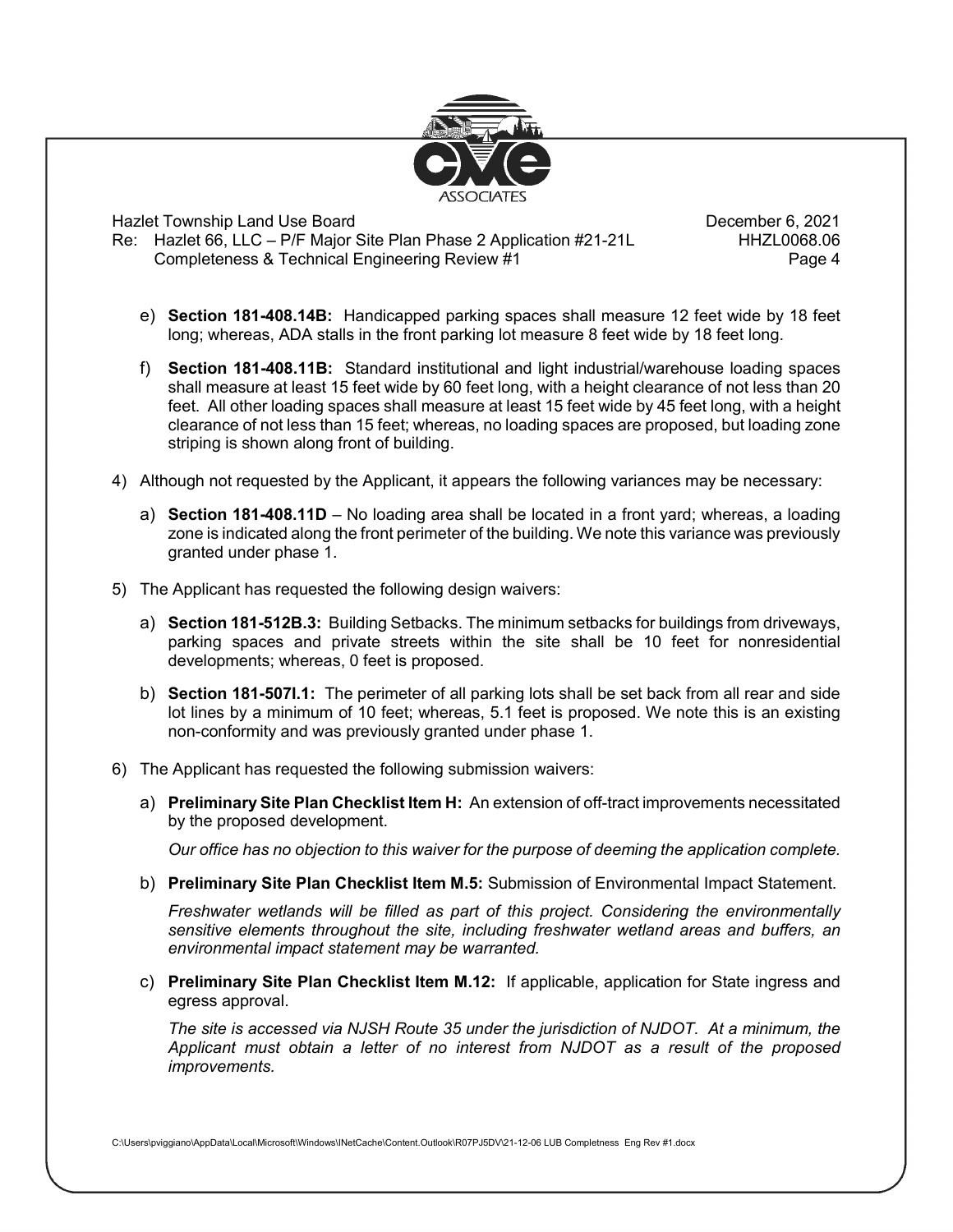

d) **Final Site Plan Checklist Item 4:** Payment of Performance Guarantee in favor of the Township, prepared by the Township Engineer and approved by the Township Attorney.

*Our office has no objection to this waiver for the purpose of deeming the application complete.* 

Based on our review of the submitted information, we find that the Applicant has addressed all of the submission requirements set forth in the Ordinance. Therefore, we recommend that this application be deemed *COMPLETE* for consideration by the Land Use Board subject to the Applicant complying with all applicable notification requirements as set forth in the Hazlet Township Land Use Ordinance and the Municipal Land Use Law.

Enclosed please find our Technical Engineering Review No. 1. The Applicant remains responsible to address the comments contained therein.

Should you have any questions or require additional information, please do not hesitate to contact this office.

Very truly yours,

**CME Associates**

Kurt Otto, PE, PP, CME, CFM *Land Use Board Engineer*

 $KO:17:$ 

**Enclosure** 

cc: Greg Vella, Esq., Board Attorney Sharon Keegan, Zoning Board Officer Hazlet 66, LLC, Applicant Dave Rooke, Township Water and Sewer Department Steven R. Cattani, PE, Applicant's Engineer Robert F. Simon, Esq., Applicant's Attorney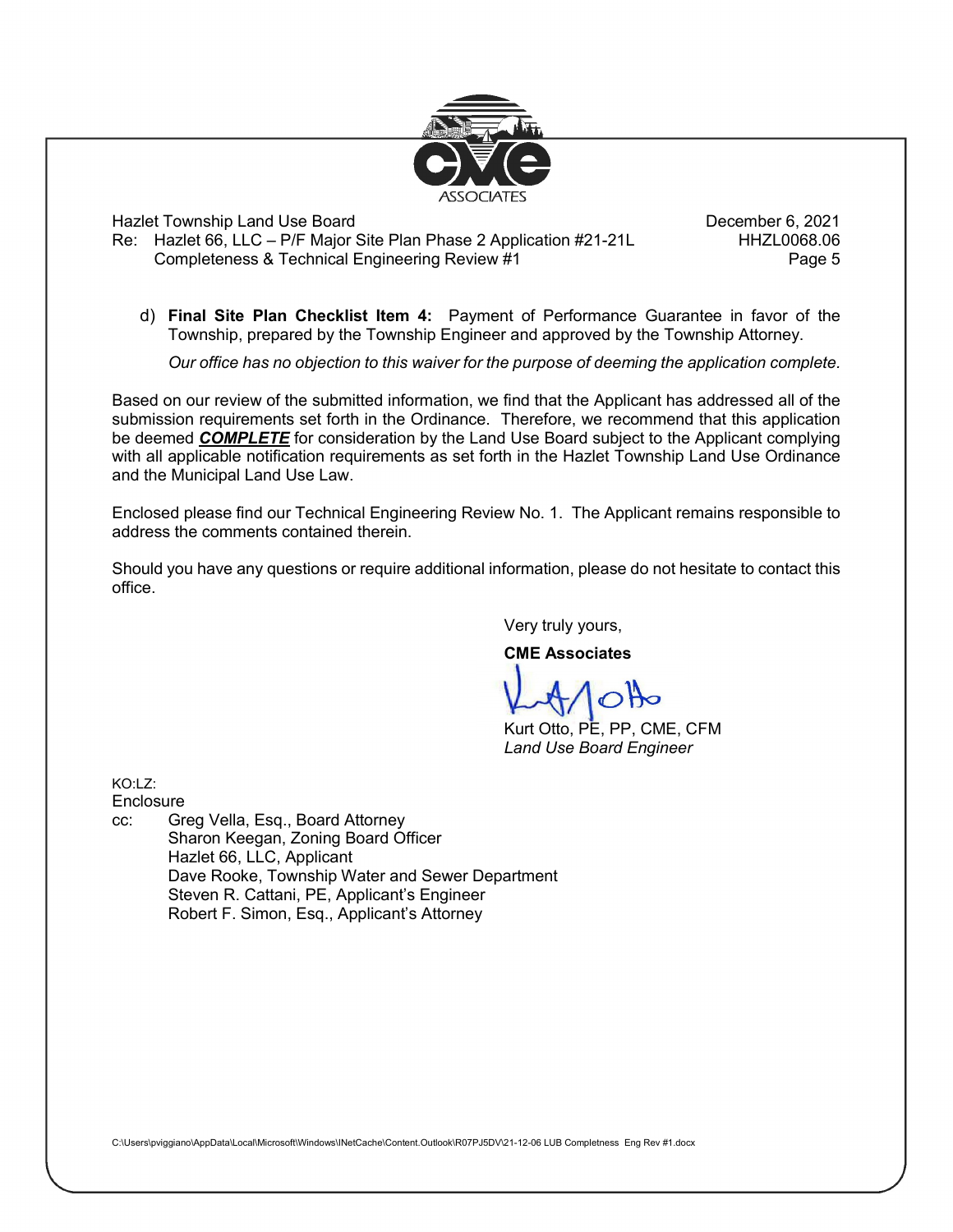JOHN H. ALLGAIR, PE, PP, LS (1983-2001) DAVID J. SAMUEL, PE. PP. CME JOHN J. STEFANI, PE, LS, PP, CME JAY B. CORNELL, PE. PP. CME MICHAEL J. McCLELLAND, PE, PP, CME GREGORY R. VALESI, PE, PP, CME



TIM W. GILLEN, PE, PP, CME (1991-2019). BRUCE M. KOCH, PE, PP, CME LOUIS J. PLOSKONKA, PE, CME TREVOR J. TAYLOR, PE, PP, CME BEHRAM TURAN, PE, LSRP LAURA J. NEUMANN, PE. PP DOUGLAS ROHMEYER, PE, CFM, CME ROBERT J. RUSSO, PE, PP, CME JOHN J. HESS, PE, PP, CME

## **HAZLET TOWNSHIP LAND USE BOARD**

*Proposed Self Storage Facility Phase 2 Preliminary & Final Major Site Plan Block: 68.13, Lot: 17 & 18 Applicant: Hazlet 66, LLC*

#### *HHZL0068.06*

#### **TECHNICAL ENGINEERING REVIEW NO. 1**

#### A. **General**

- 1. In accordance with the Municipal Land Use Law NJSA 40:55D-70c, the Applicant must provide testimony to demonstrate that the positive benefit of the requested variances substantially outweighs any detriment from not conforming to the ordinance requirements.
- 2. The Applicant shall provide testimony as to the currently proposed Phase 2, including the new buildings proposed number of storage units, access, security lighting, maximum number of employees, hours of operation, etc…
- 3. The Applicant shall provide testimony as to the newly proposed storage buildings along the front of the site and whether the conditions of the previous approving resolution will still carry, including: no storage of materials onsite in the parking areas, light schedule, rental spaces, etc….
- 4. Presently, only one (1) trash enclosure services the entire property and this is to the rear of the existing building. Testimony should be provided to verify that same is adequate for a storage facility of this size, and whether similar type enclosure is needed to service the newly proposed front buildings.
- 5. Revise the architectural drawings and Site Plans to indicate the number of storage units for each proposed building.
- 6. If any HVAC units are proposed, indicate their location on the site plan.
- 7. It appears both phases of the project will function as one in the same. We recommend the two lots to be consolidated.

#### B. **Layout, Traffic & Circulation**

1. The applicant shall provide testimony in support of the provided circulation plans. We note the plans include a SU-30, refuse truck, and fire truck accessing site from Route 36, entering from new northerly access way, and circulating around the existing building. However, there is no circulation plan showing adequate turning movements within the newly proposed 4-unit storage buildings for a loading vehicle, and whether the reduced 25' separation from building to building is adequate to handle required turning movements. The circulation plans shall be

C:\Users\pviggiano\AppData\Local\Microsoft\Windows\INetCache\Content.Outlook\R07PJ5DV\21-12-06 LUB Completness Eng Rev #1.docx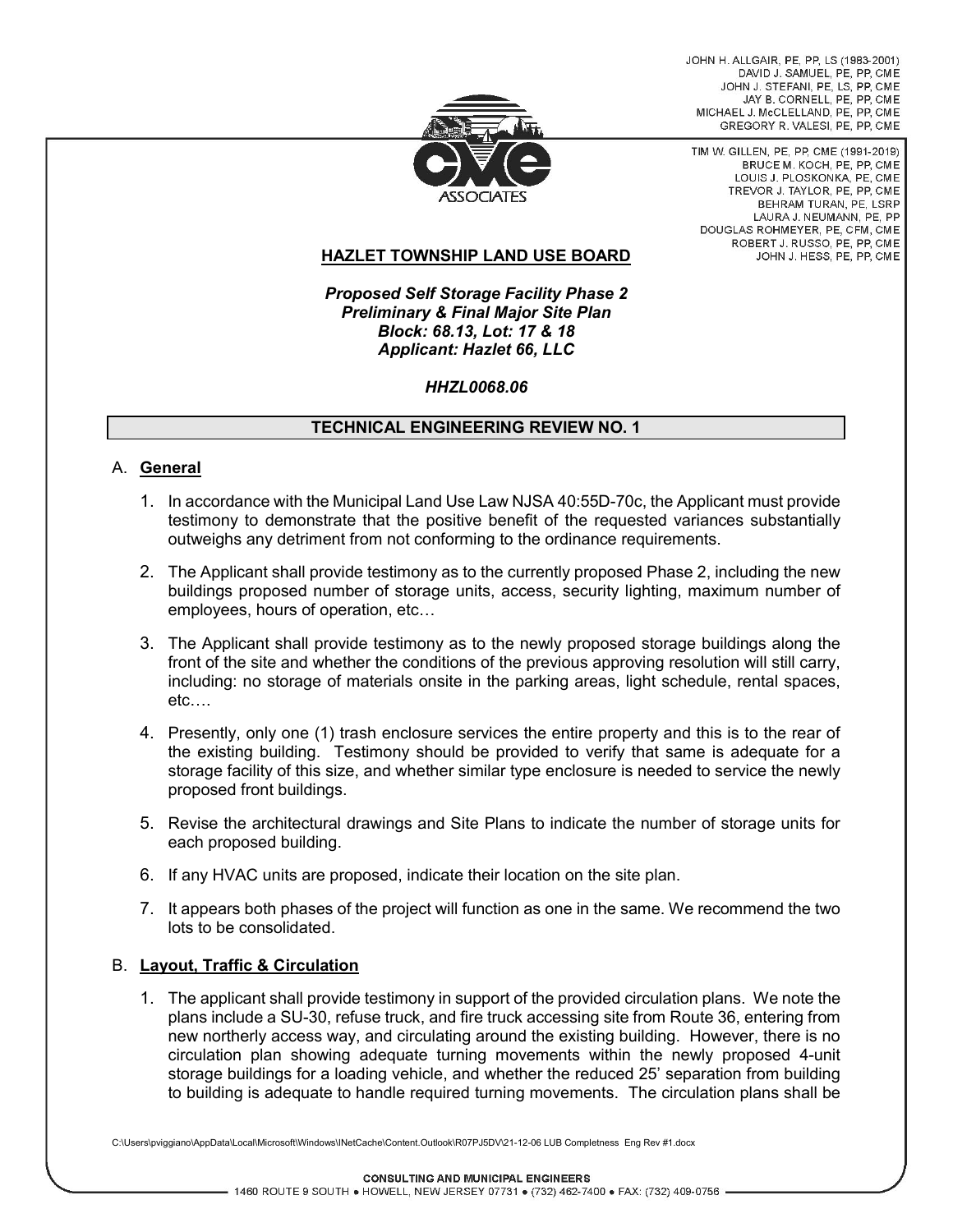

Hazlet Township Land Use Board May 21, 2021 Re: Hazlet 66, LLC – Preliminary & Final Major Site Plan Application Technical Engineering Review No. 1 **Page 2** Page 2

revised to confirm all movements for all vehicles within the four-unit complex in the front, and confirm where customers will enter gated area, at Phase 1 gate to the north of existing building, or the new lift gate at the front.

- 2. In addition to comment #1 above, the circulation plan should confirm an anticipated customer vehicle (SU-30) is able to queue up in front of the new security fence to the north. Presently, the wheel radius appears to show the truck will not square up to the new key pad.
- 3. We defer to Township Fire Official as to the proposed access into and around the site. It appears turning movements within the 4-unit front area are tight, considering the reduced separation between buildings, as per requested variance (35 feet required, 25 feet proposed).
- 4. Testimony shall be provided as to the anticipated maximum traffic demand for facility based on number of units. Testimony shall also be provided in support of the variance request for reduced parking, whereas 93 spaces are required and 58 spaces are proposed.
- 5. The Applicant's Engineer should address the traffic impact of the proposed use on the adjacent roadway network. Analysis shall include: commercial use traffic and movements, emergency vehicles, refuse and recycling vehicles, and overall movements in and out of site.
- 6. We note that existing sidewalk from the adjoining Dutch Village Condo extends up to the driveway entrance of the subject property. We defer to the Board whether the sidewalk should be extended along the remaining frontage of the property. It should be also be noted that the Applicant has requested a waiver to an extension of off-tract improvements necessitated by the proposed development.
- 7. The site plan indicates the middle driveway to remain open during construction for phase 2 access. The Applicant should confirm whether same will remain open after construction of phase 2.

## C. **Grading, Drainage and Utilities**

- 1. The proposed project meets the definition of Major Development, as per DRO Section 181- 525.02. Therefore, the project must meet the stormwater quantity, quality, recharge, and nonstructural stormwater management strategies requirements listed in Section 181-525.04.
- 2. In accordance with Section 181-525.04E, the applicant shall utilize non-structural stormwater management strategies to the maximum extent practicable. One example of non-structural stormwater management strategies that can be utilized for the site is the protection of the existing ditch along the northeasterly common lot line which collects most of the runoff of the existing parking lot and appears to provide some form of water quality benefits. The development of the site proposes to fill this existing feature which eliminates the existing water quality benefits for the site. The Applicant's Engineer shall provide testimony, and revise the design to mitigate the negative water quality impacts associated with the removal of this existing feature.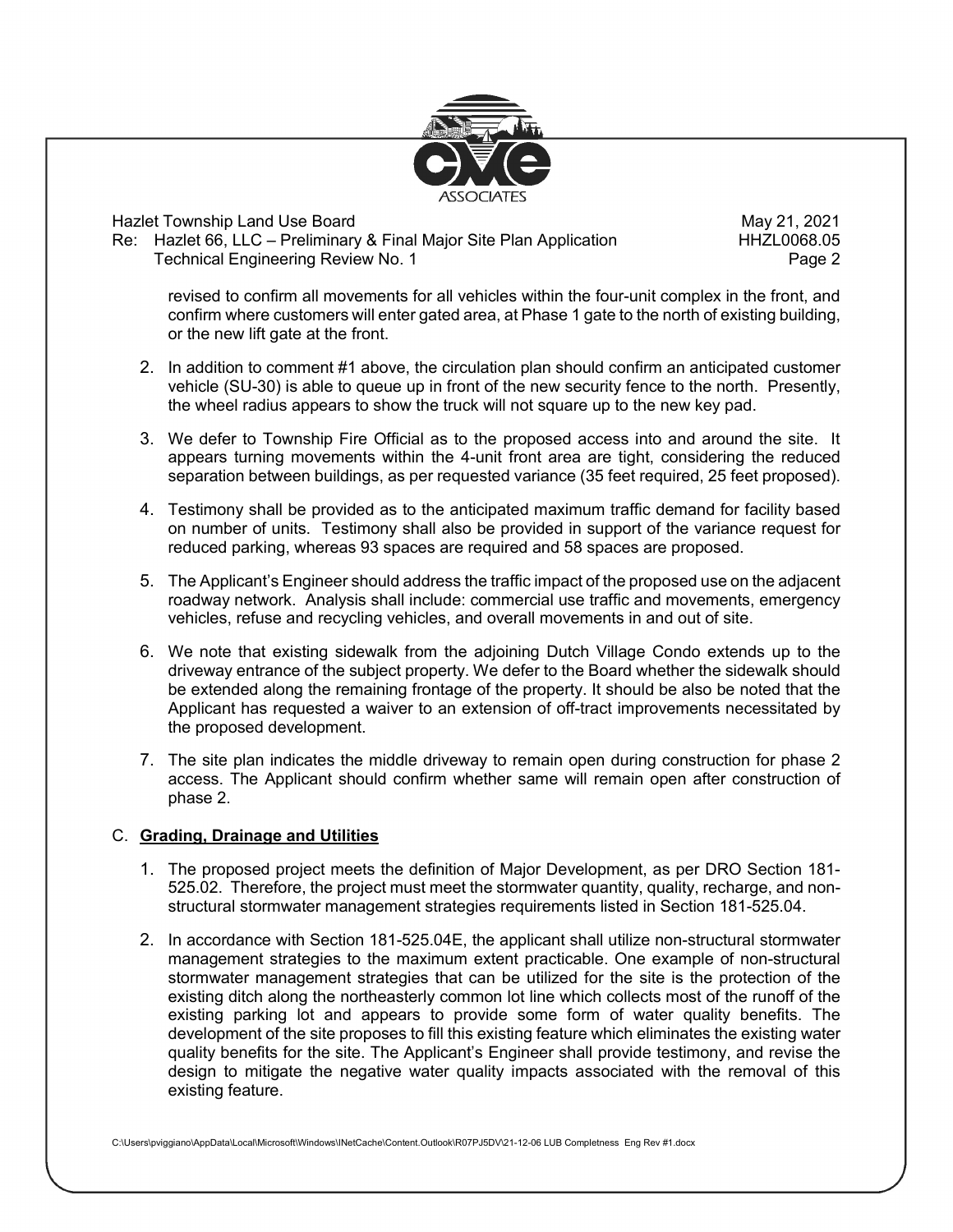

Hazlet Township Land Use Board May 21, 2021 Re: Hazlet 66, LLC – Preliminary & Final Major Site Plan Application Technical Engineering Review No. 1 **Page 3** Page 3

- 3. The existing runoff for the site sheet flows along the existing pavement and drains into the existing large landscape islands along the frontage of the property as well as the existing ditch along the northeasterly common lot line which appears to provide some form of storage. Therefore, the existing peak flow calculations should be revised to include the runoff storage associated with these existing features for a more accurate evaluations of the existing site runoff.
- 4. The Stormwater Management Report includes a summary of existing and proposed peak flows for POA #2; however, the routing hydrographs are not included in the report. Same should be provided for further review.
- 5. Mitigate the runoff impacts associated with the area to the north of proposed DA #1. Same appears to drain towards the adjoining neighboring properties to the north. The grading should be revised to ensure that this area drains to the existing inlet along the northeasterly property line.
- 6. The pre and post drainage area maps should be revised to include time of concentration paths including slopes, the lengths of sheet, shallow concentrated and channel flows to substantiate the time of concentrations used in all existing and proposed hydrographs.
- 7. Indicate the extent of the existing 8" clay sanitary pipe extending west of the manhole located to the north of the renovated building from phase 1 to demonstrate there will be no impacts to proposed utilities associated with phase 2 of the project.
- 8. We note the existing on-site water main will be removed and a new 8' water main is proposed to be connected within the right-of-way of Route 36. The Applicant should outline if any comments have been received from the applicable review agency.
- 9. We note an on-site fire hydrant will be relocated. We defer review of the relocated fire hydrant, as well as other utility review, to the Township Fire Official for overall approval, and the Township Sewer Utility Engineer.

## D. **Landscape and Lighting**

- 1. The Applicant should discuss parking lot landscaping in accordance with Section 181-507I. We note the front area does not proposed any plantings to buffer the buildings from Route 36. In addition, the internal buildings do not have foundation plantings, and instead have asphalt around all sides. We recommend, at a minimum, the frontage landscaping be enhanced to screen the buildings from the roadway, with screening, street trees, and foundation plantings.
- 2. In accordance with Section 181-509H7, maximum illumination of 2.5 foot candles is required for vehicular traffic and pedestrian safety within the parking lot, whereas light levels up to 4 foot candles is provided in the parking area along the relocated drive aisle.
- 3. Existing pole lights are proposed to remain in front of the buildings, however, their previous use, as tall parking lot lights, is no longer viable, as they are just needed to light the new access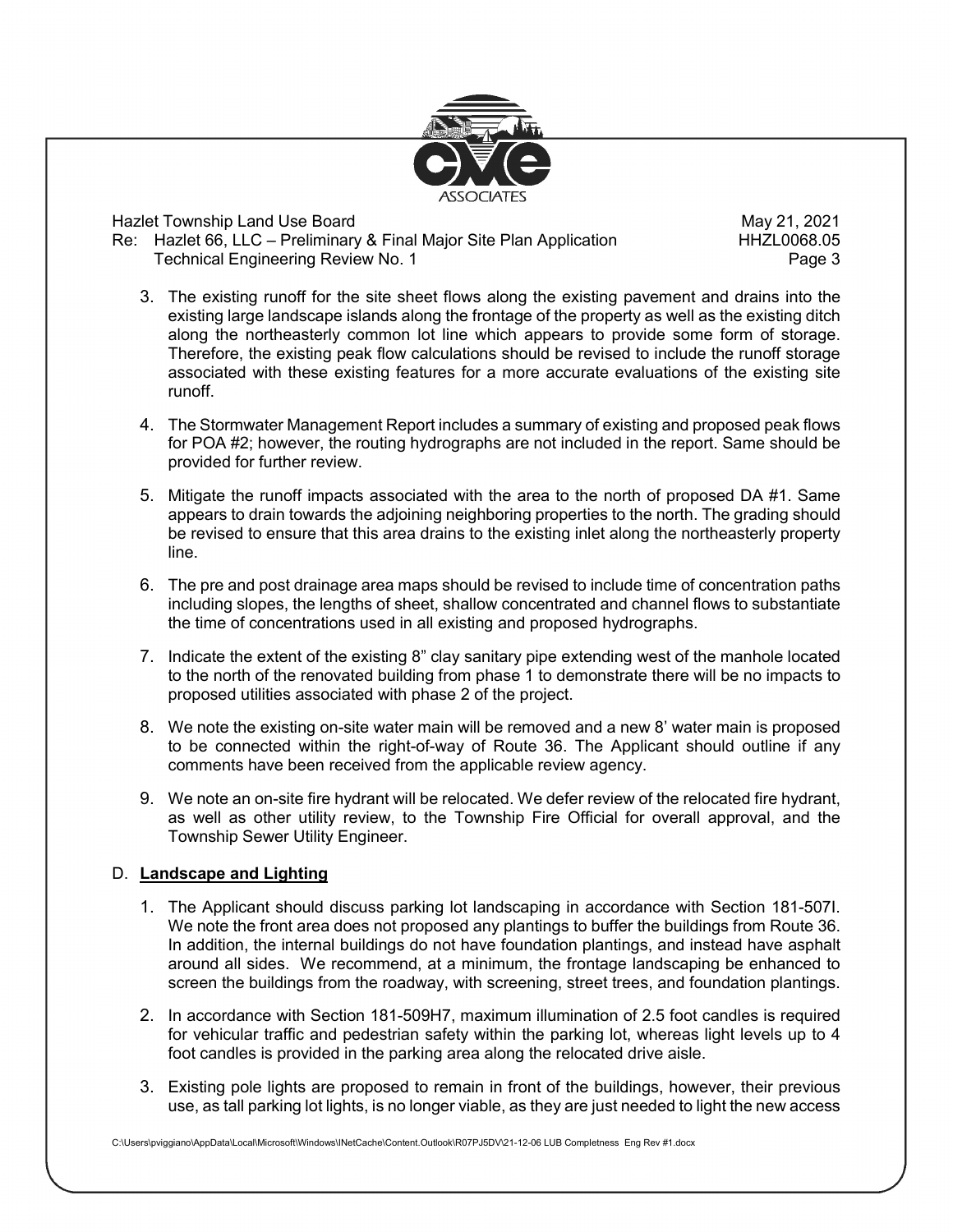

Hazlet Township Land Use Board May 21, 2021 Re: Hazlet 66, LLC – Preliminary & Final Major Site Plan Application Technical Engineering Review No. 1 **Page 4** Page 4

drive, and appear to provide too much illumination for the need. We recommend switching to a more appropriate light structure and illumination level.

4. Provide testimony as to the previous Phase 1 approval regarding lighting levels, and security lighting timing, and that proposed for the new buildings.

### E. **Architectural**

- 1. The Applicant should provide testimony to demonstrate how the proposed self-storage buildings conform with Section 181-502 Architectural Design Standards, of the Township's Ordinance. In particular, we note the proposed buildings do not conform to the Architectural Design Standards of the Township Ordinance with respect to the following:
	- a) Section 181-502C Massing No building shall be permitted to have a total measurement greater than 150 feet in length along any wall, roof, or footprint plane. Building wall offsets, including both projections and recesses, shall be provided along any building wall measuring greater than 50 feet in length in order to provide architectural interest and variety to the massing of a building and relieve the negative visual effect of a single, long wall. We note the front building has wall lengths of 300 feet and 240 feet. The interior buildings are proposed to be 190 feet long.
	- b) Section 181-502E Horizontal Courses All visibly exposed sides of a building shall have an articulated base course and cornice the base course shall be traditionally proportionate to the overall horizontal and vertical dimensions of a façade…". No base course is proposed on any new buildings.
	- c) Section 181-502J Physical Plant All air-conditioning units, HVAC systems, …shall be shielded from view for a minimum distance of 500 feet. Confirm HVAC unit locations and shielding.
	- d) Section 181-502K Materials, Colors and Details All materials, colors and details used on the exterior of a building shall be architecturally compatible with the style of such buildings…" We note the front building is mainly proposed as a manufactured metal building, beige.
	- e) Section 181-502.U.2. Vertical offsets at least two feet in depth shall be introduced for each 50 feet of building length; whereas, no vertical offsets are provided for the proposed buildings.
	- f) Section 181-502.U.4. The front and two side elevations shall be constructed of brick, architectural concrete masonry units (i.e., split face block) or architectural precast concrete a minimum of 50% of the façade; whereas, the proposed buildings are manufactured metal buildings throughout.